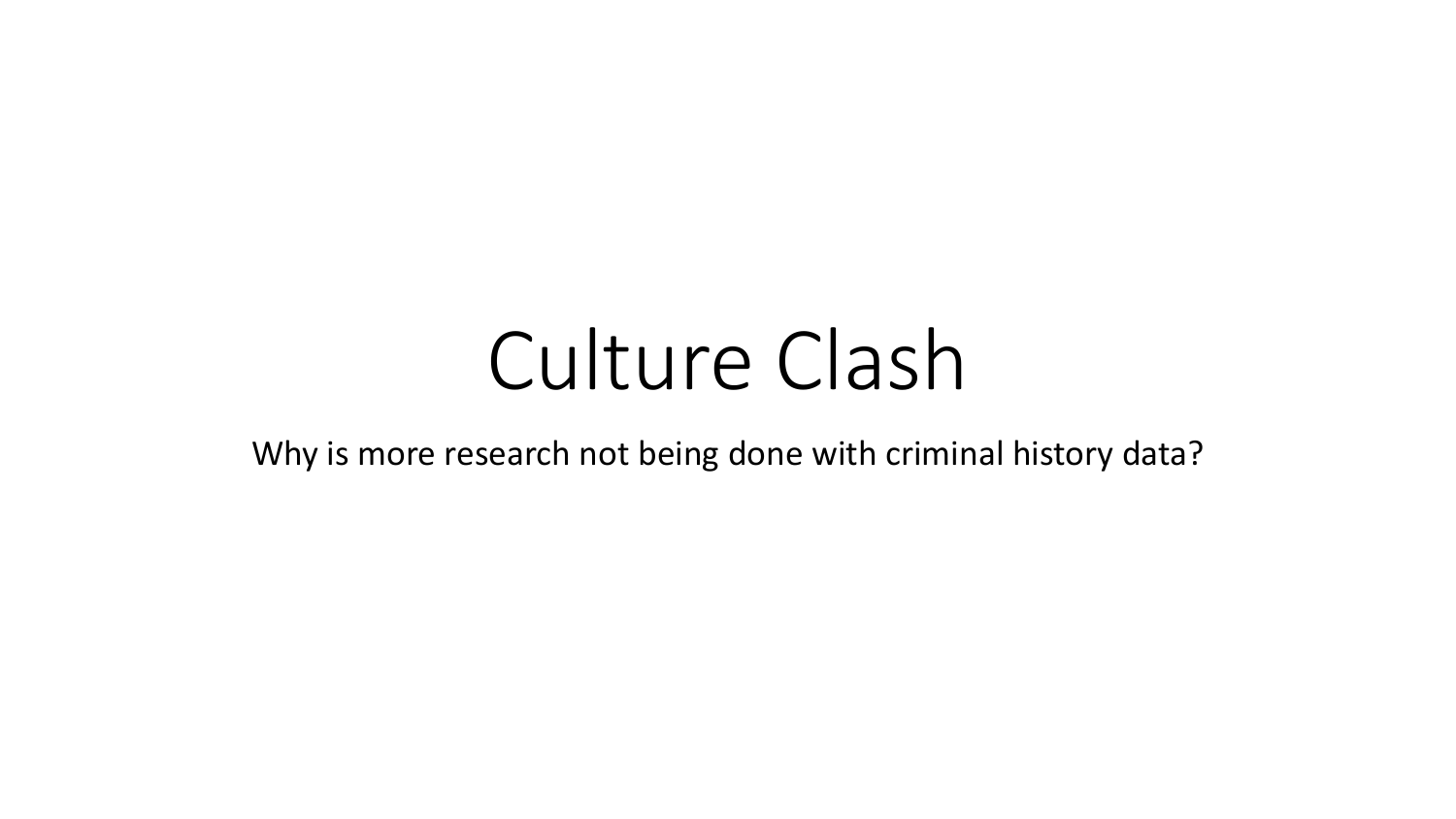## Major Points

- Criminal history records are under-utilized for research purpose
- Differentiating research users—academic/policy
- What are the sources of under-utilization?
- What can be done about it?
- Who will do it?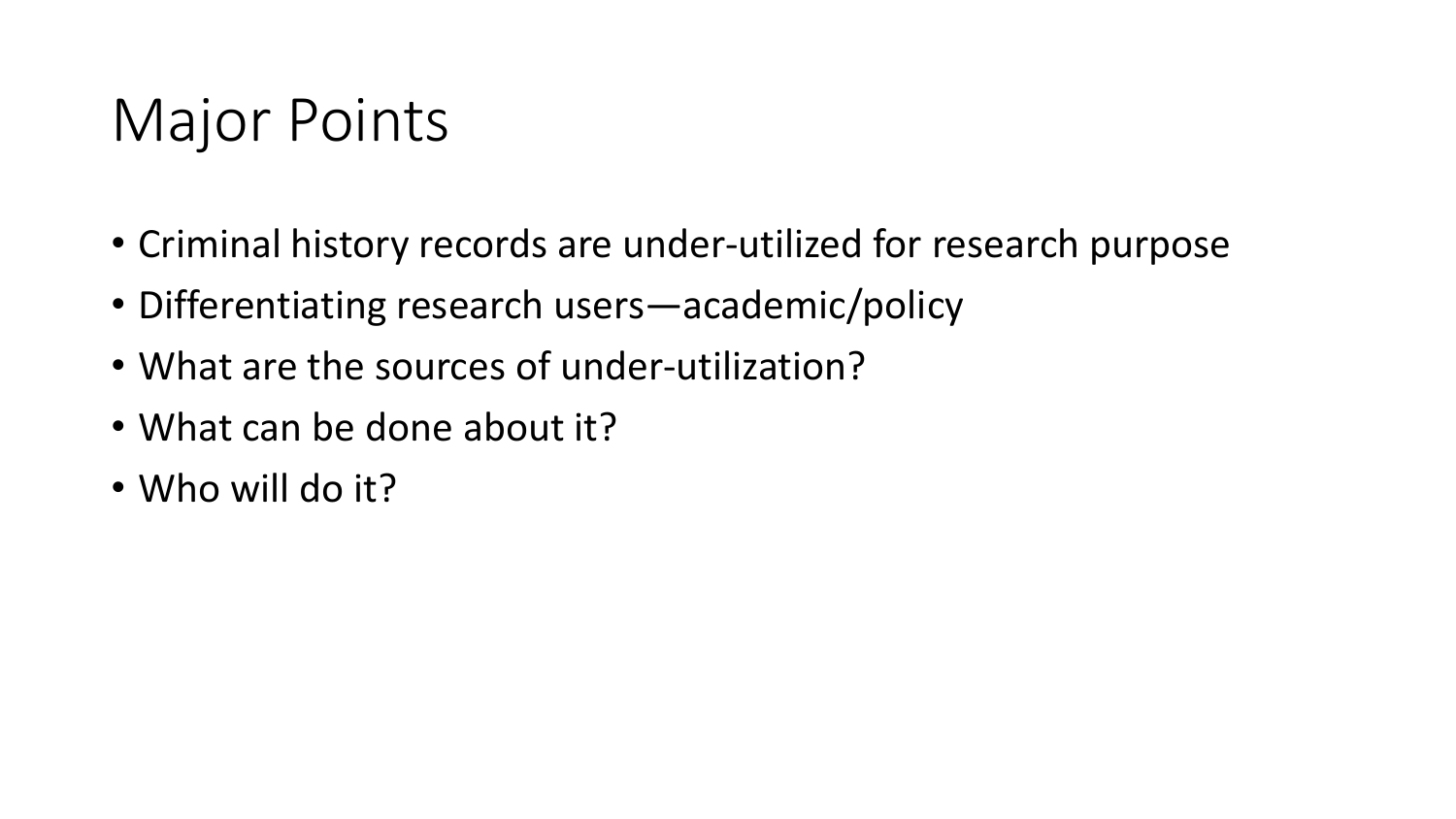## Indicators of Under-utilization for Research Purposes

- Utilized less than they could be.
	- Criminal History Record Information (CHRI) are not easy to get.
	- Research dominated by a group of talented, but repeat actors.
- Utilized less than they should be
	- Massive investments made to build this data system
	- Data relevant to some of the most central issues in Criminology and Criminal **Justice**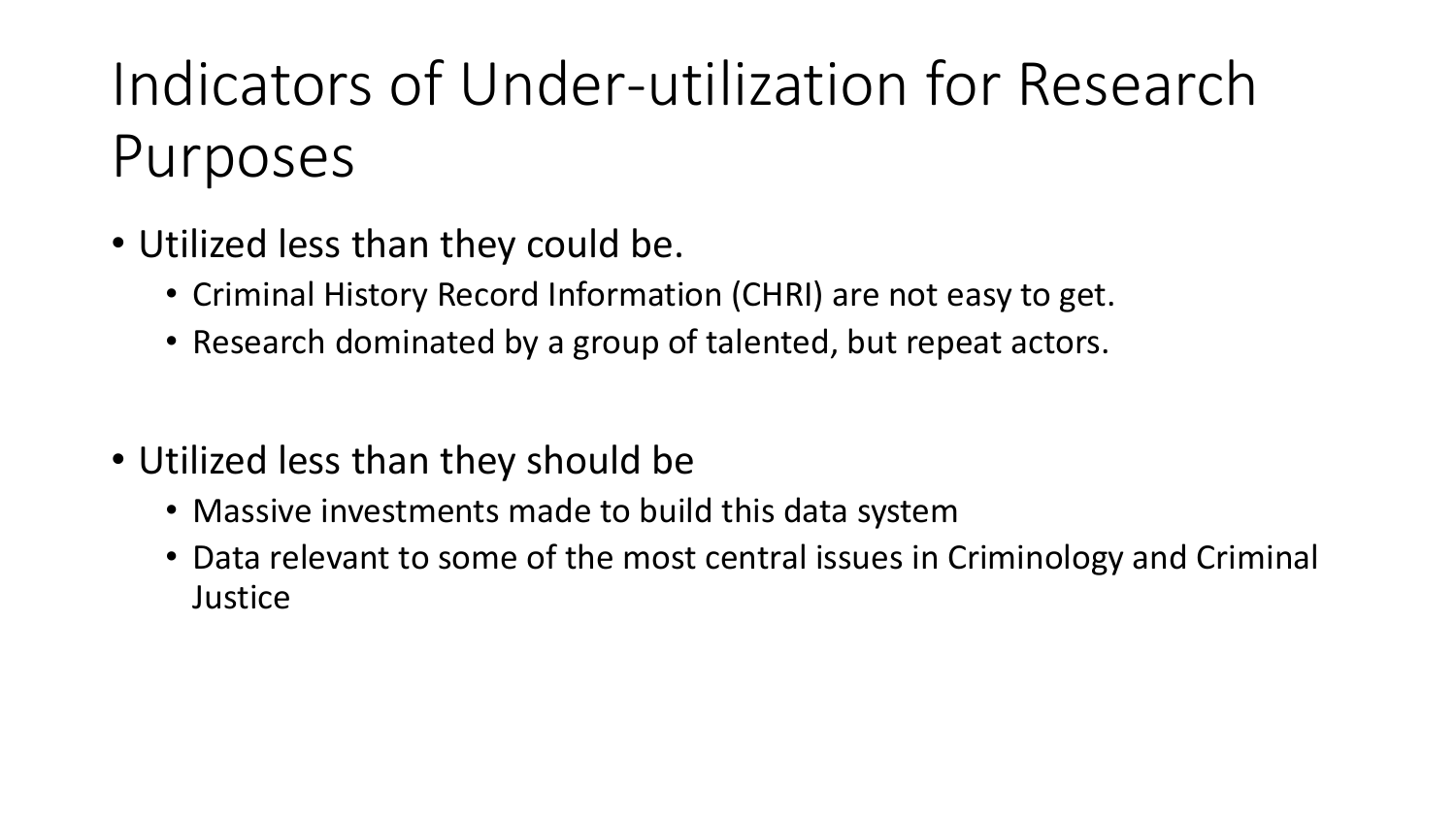## Defining and Differentiating Research Use

- Research uses the CHR to identify patterns in the data that inform policy making and theory building.
- There is a blurry line between policy and theoretically relevant research, especially in the area of methodological research.
- The problem of under-utilization is different in these spheres largely because of the organizational affiliation of those doing the work.
- Any proposed solutions to under-utilization will probably affect these groups differently.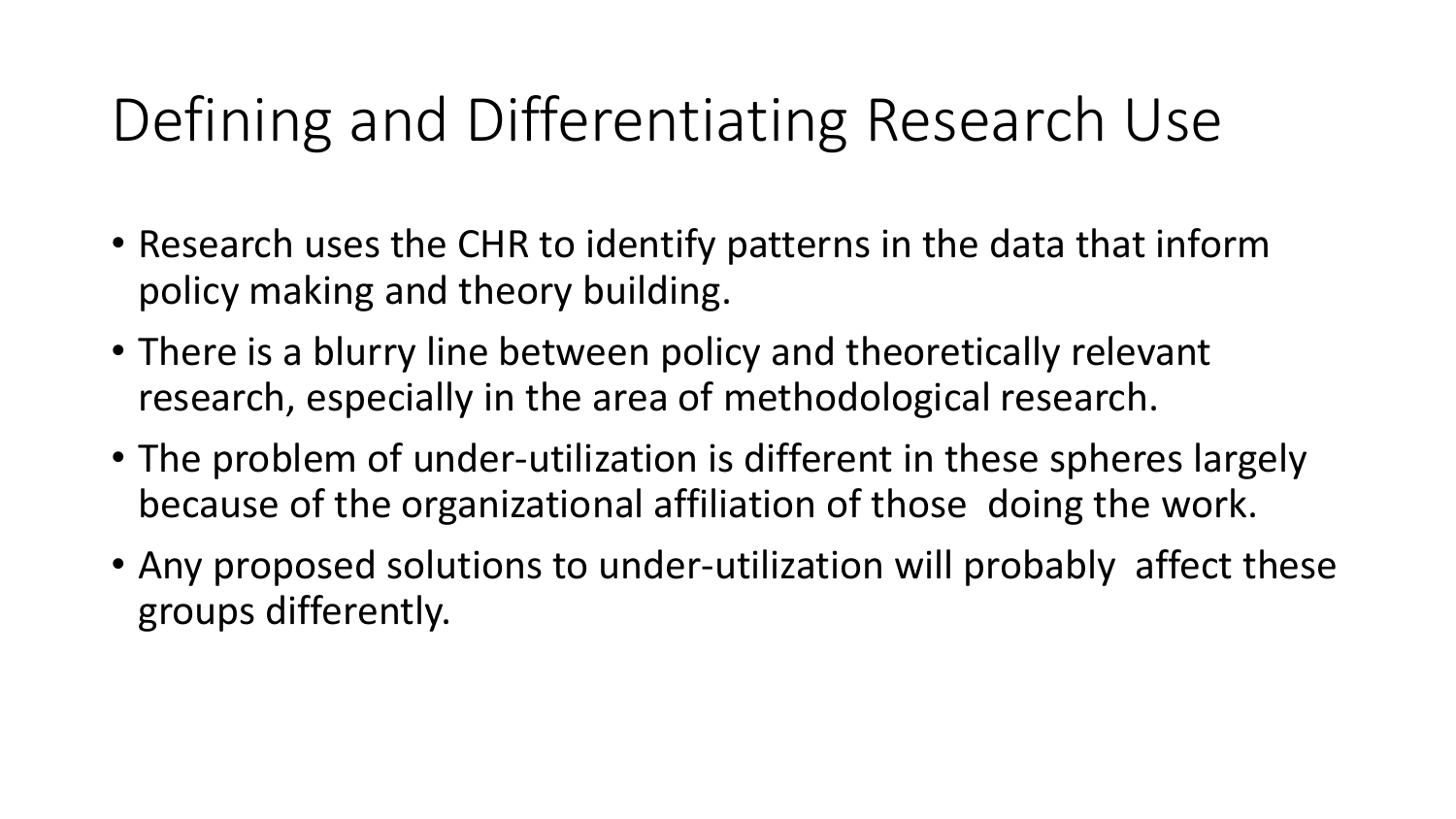## Sources of Under-utilization

- Access—researchers are prohibited from accessing the data or requirements for access are too high or access takes too long.
- Data difficult to use—data not documented, data are not standardized, the data are not structured, data cannot be easily expanded (linkage)
- Data are of unknown quality and without an error profile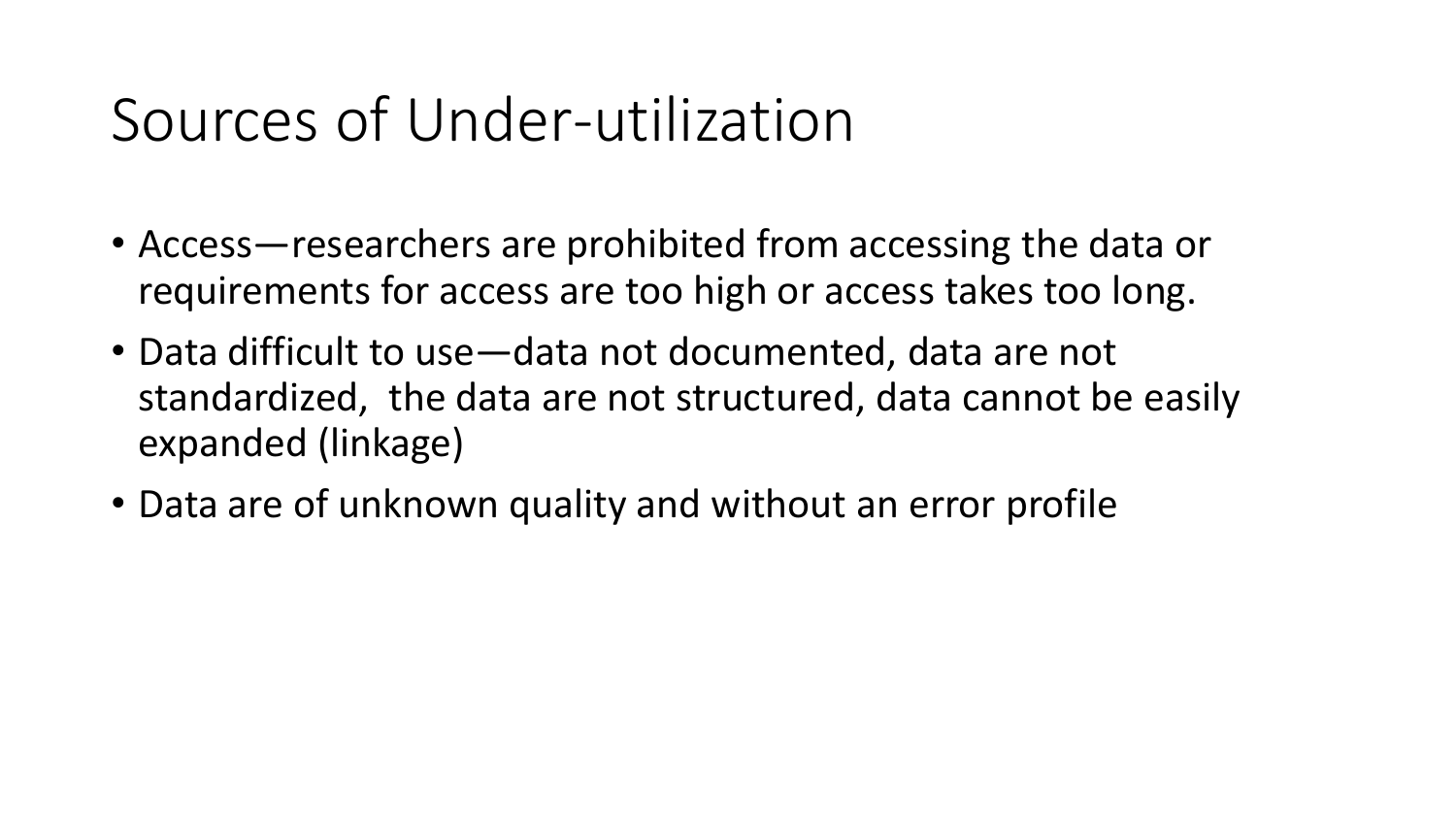## Problems of Access

- Prohibition
	- The FBI Triple "I" data is only accessible to law enforcement.
	- Triple I is advantageous because it includes all of the state CHRI data while states only include records submitted from their state.
	- Point estimates are affected by whether State or Triple III data are used, but we do no know if analyses are similarly affected.
	- States are more accommodating to non-law enforcement entities
- Duration—time to process application is variable and long
	- Average time in MD 12-15 months and maximum over 3 years
	- Repeat actors get shorter times—is it trust or familiarity—kid who do you know
	- Prestigious actors get shorter times
- Ignorance—potential applicants do not know where to go what is required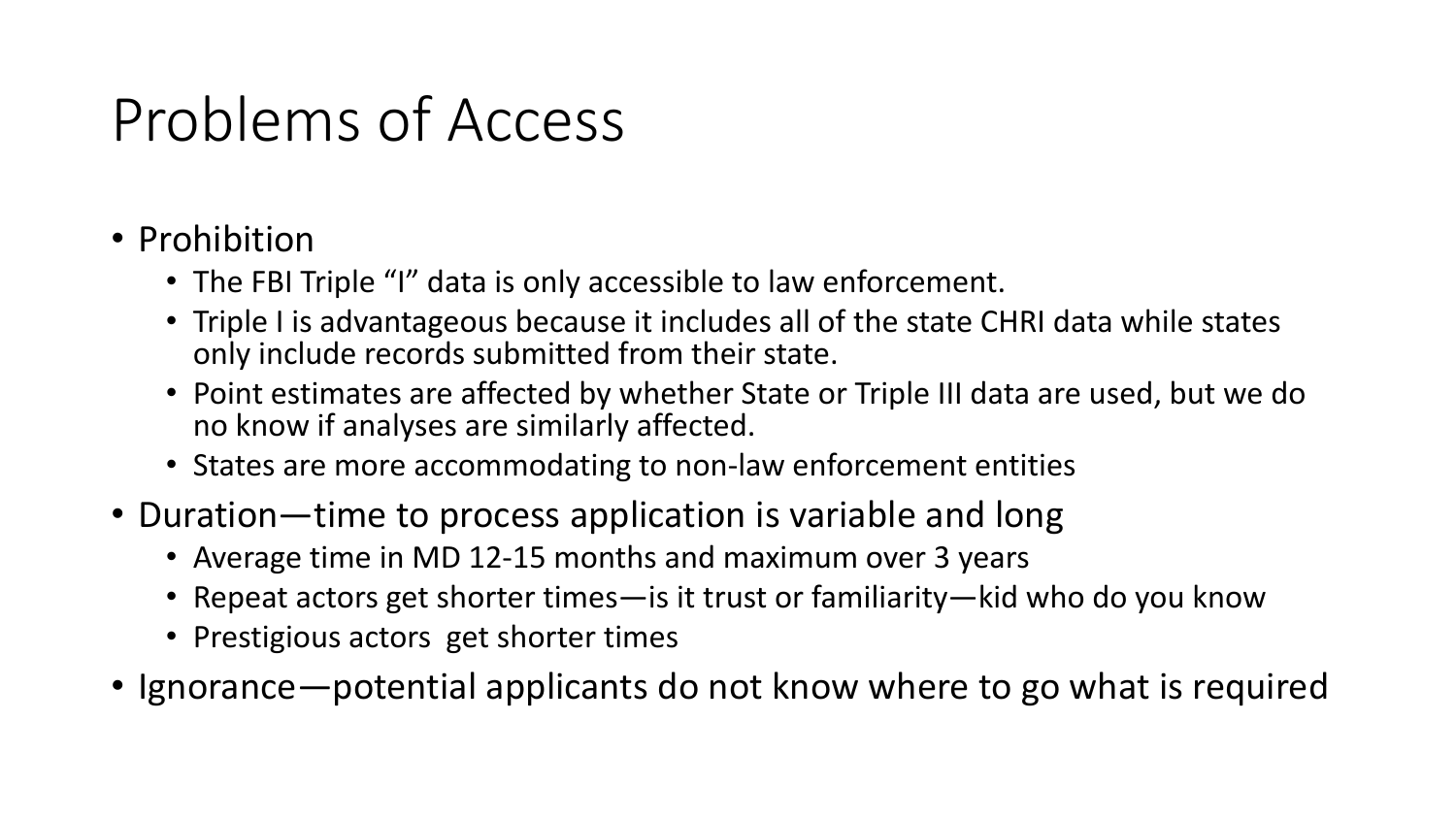#### Data Difficult to Use

- Documentation that describes how the data were generated and what they mean is not readily available.
- Standardization of the data across states important for cross-state comparisons which is a valuable source for testing policies.
- Unstructured data needs to be structured and this is difficult and time consuming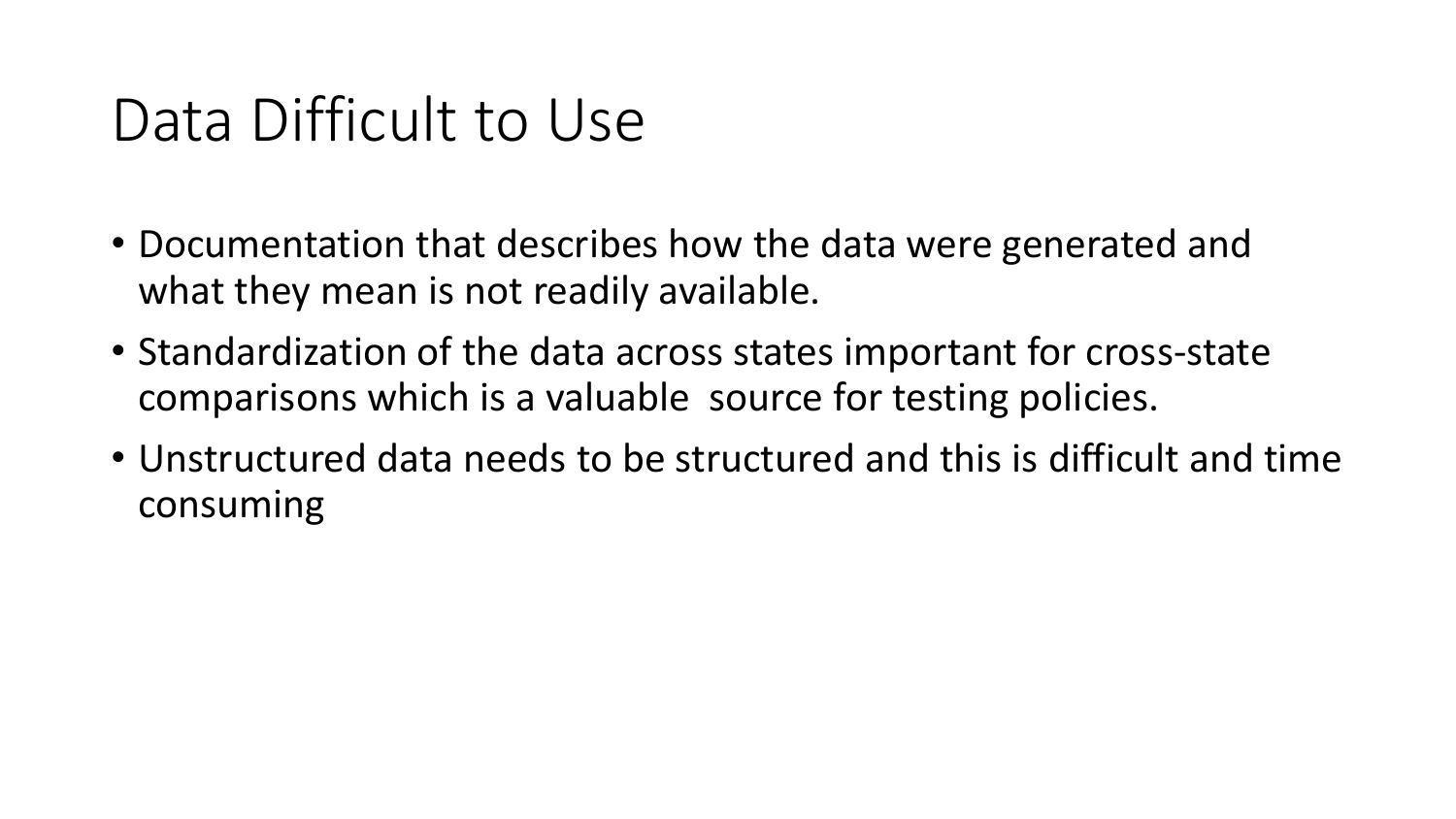## Data of unknown quality

- Data and especially court data are missing and the extent of missing data should be identified.
- Changes or differences in laws and procedures affecting CHRs should be identified or removed from the data.
	- Expungement will potentially remove offense from the data
	- Decriminalization can also influence accuracy of records
	- Procedural differences—parole violations and new offenses
- Methodological work should be done to estimate the impact of procedural changes on analytical uses of the data.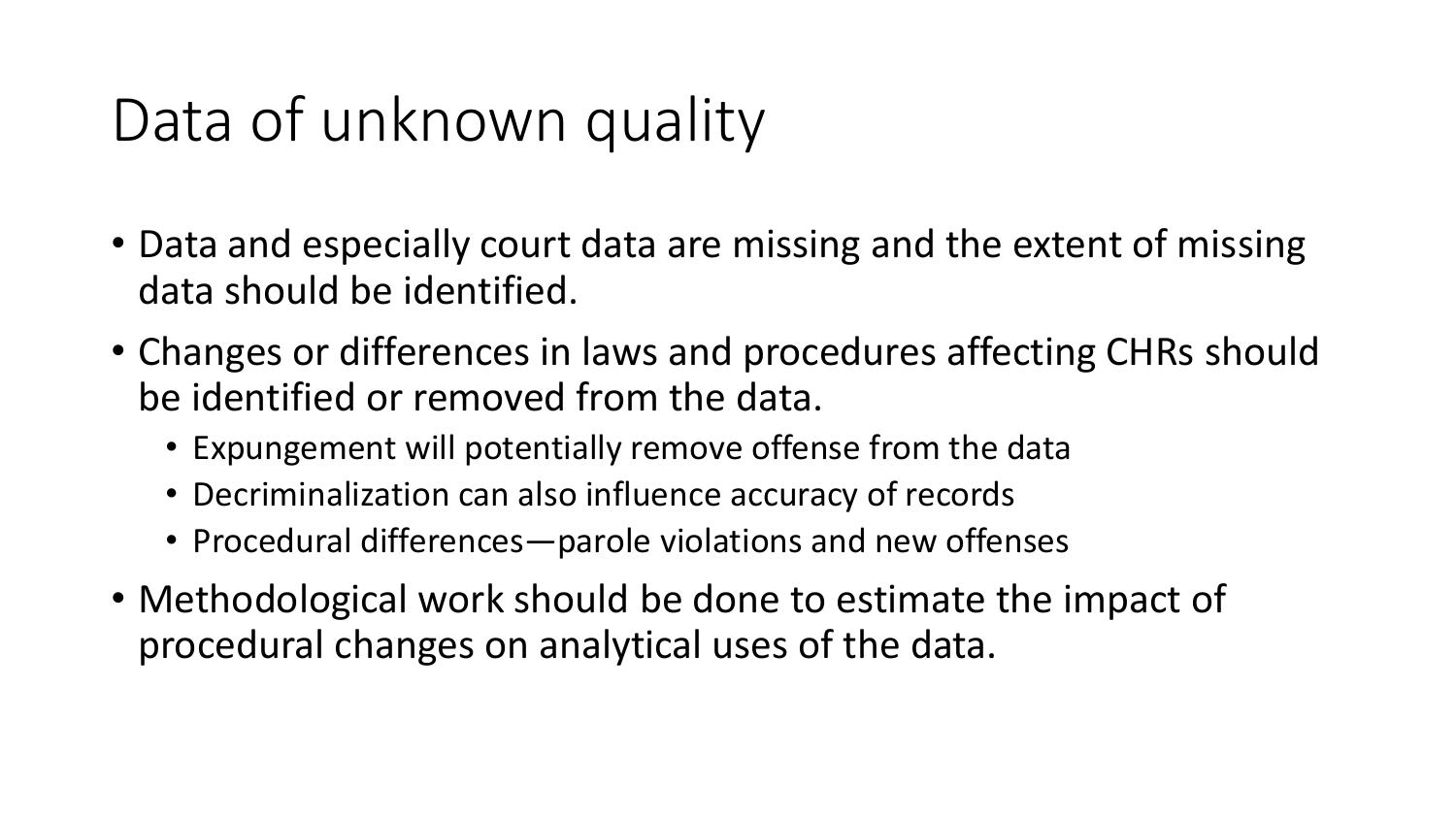## Culture Clash

- Operational uses of CHR are primary.
- Operational uses emphasize information on individuals, incidents, confidentiality, accuracy and timeliness.
- Research uses emphasize patterns in the aggregate, timeliness is not always important and accuracy is defined entirely differently.
- These differences in purpose and values lead to different procedures for ensuring data quality and especially accuracy and confidentiality.
	- Audit standards versus affects on co-variance and measures of central tendency.
	- Protection by restricting usage not altering data
- These differences in procedures reduces the availability and suitability of operational data for research uses.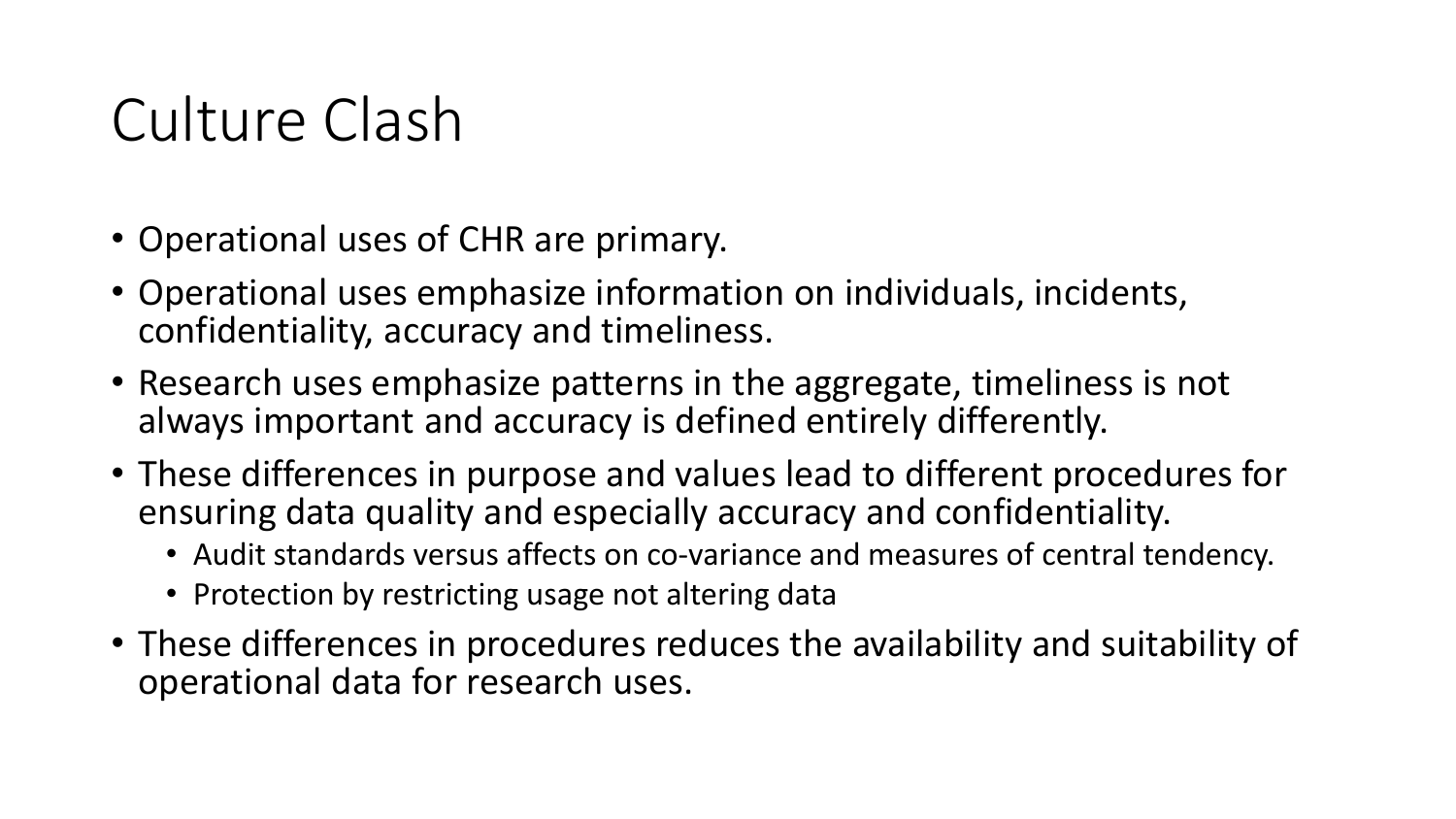# What to do about barriers to research use of CHR<sub>S</sub>?

- Facilitating Access
	- Rethinking access to Triple I—using a SLEDS model.
	- Creating data centers for policy analysis
	- Putting sunshine on the access application process
	- Educating the applicant population
- Making it easier to use correctly.
	- Structuring unstructured data—charges and dispositions
	- Documenting the data generation process
	- Documenting changes in data generation process
		- Not just changes in the capture of crime legally defined --expungement
		- But changes in crime behaviorally defined—decriminalization
		- Texas and Florida's handling of offense by persons on supervision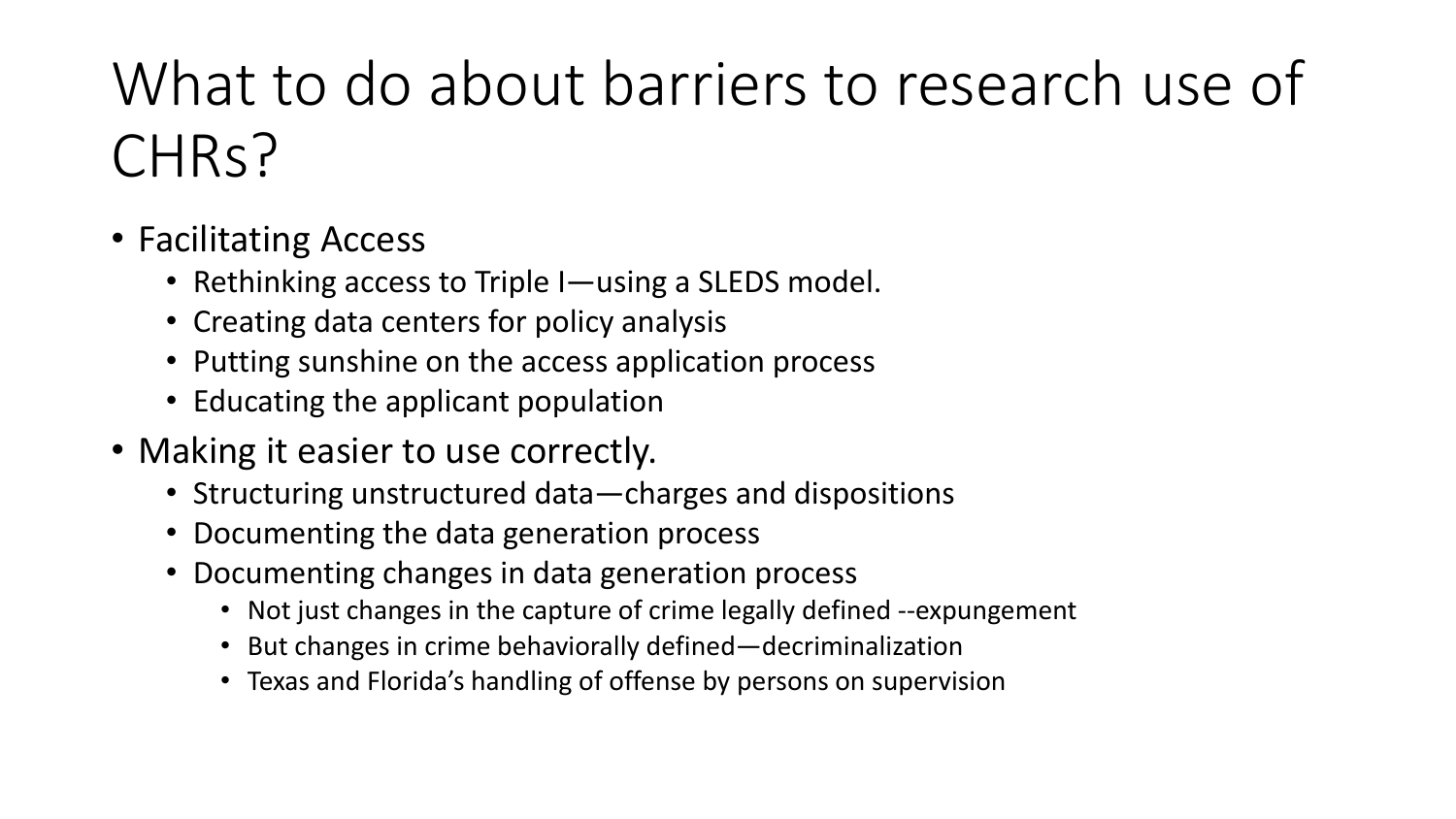## Rethinking Access to Triple III

- Restricting access to Triple III is designed to limit potential of breeches of confidentiality.
- Are there other ways to accomplish the same objective without restricting access?
- State Longitudinal Educational Data System (SLEDS) as a model.
	- Linked educational outcome data with labor force participation
	- Anonymize data and make it available for research
- Do same for CHRI?
	- Link to sentencing, release, supervision, employment, and income and anonymize the linked data (synthetic data)
	- Create standing data sets and provide linkage to specific populations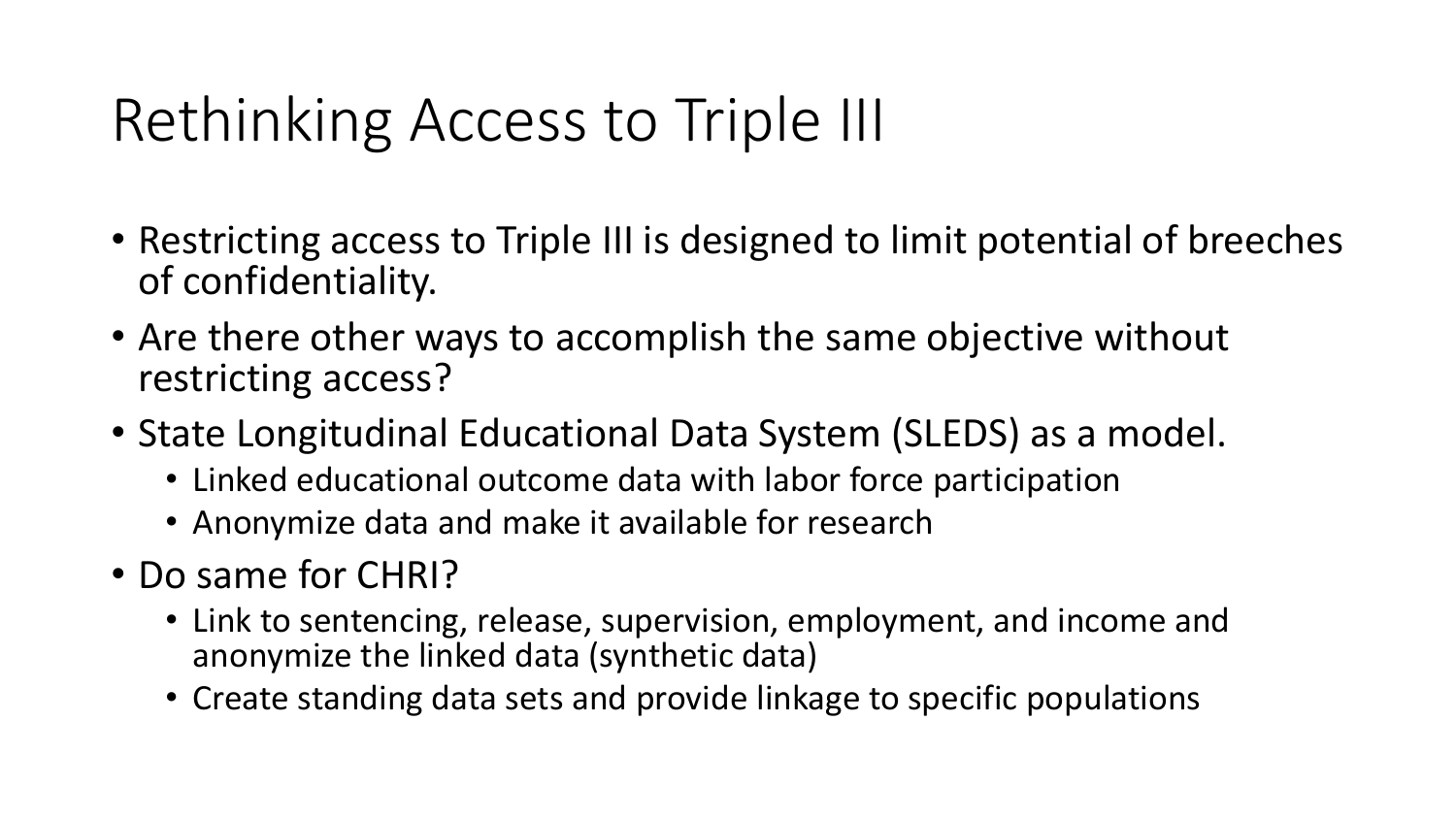#### Data Centers for Policy Analysis

- State agencies are allowed recurring access to CHRs for analyses in close support of state agencies policy and practice.
- Solves the access problem and allows for timely use of the data but only for state employees and not others.
- Third party distribution of the data is not possible
- This approach takes various forms
	- Alaska SAC and university use data for policy analysis
	- Maryland—repeated use of SAC sub-contractor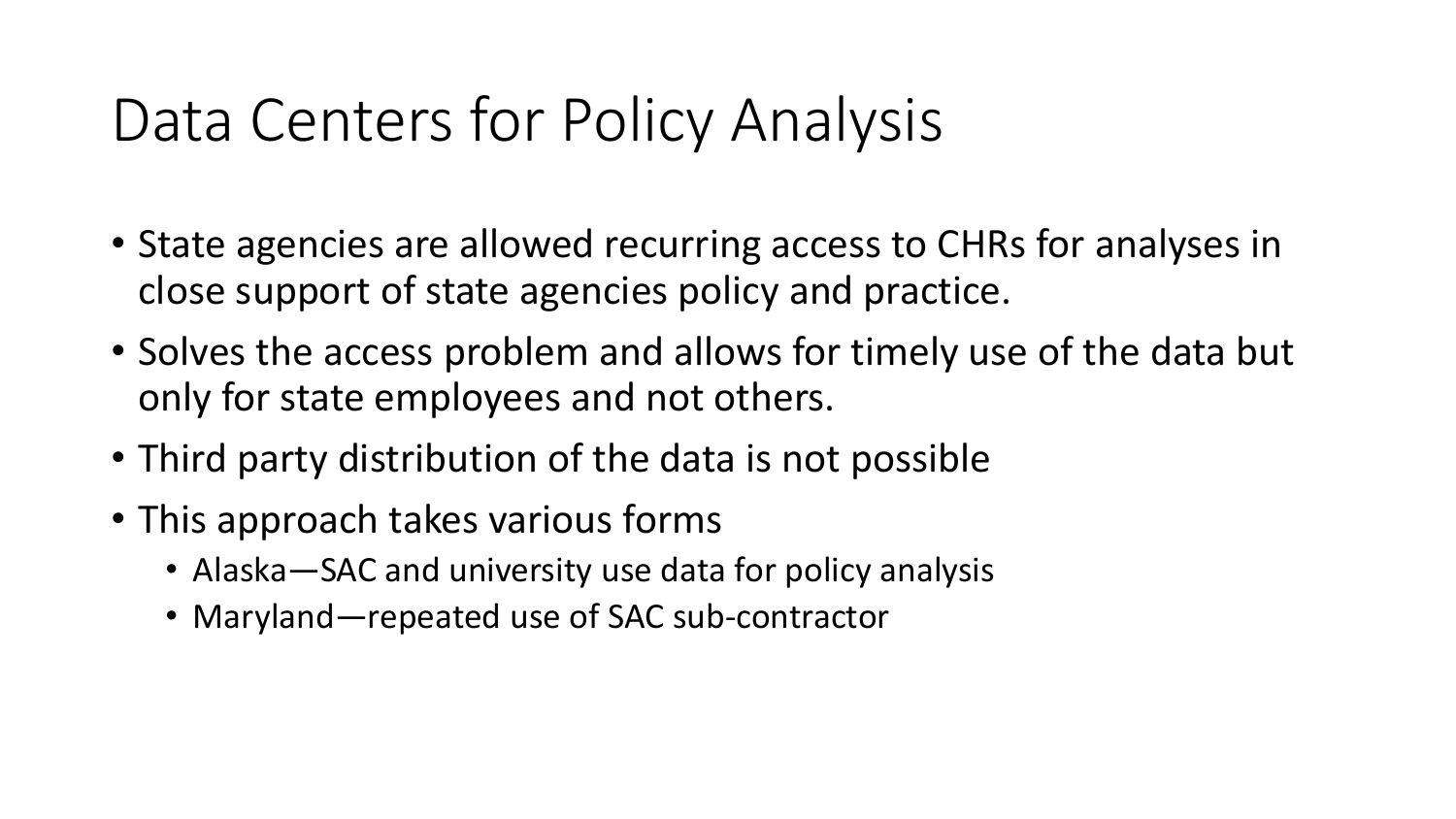## Monitoring the application process

- The application process could be more transparent.
- Report on the outcome of state equivalent of FOIA applications is reported annually.
- Same could be done to provide more accurate data on accessibility and the duration of the application process.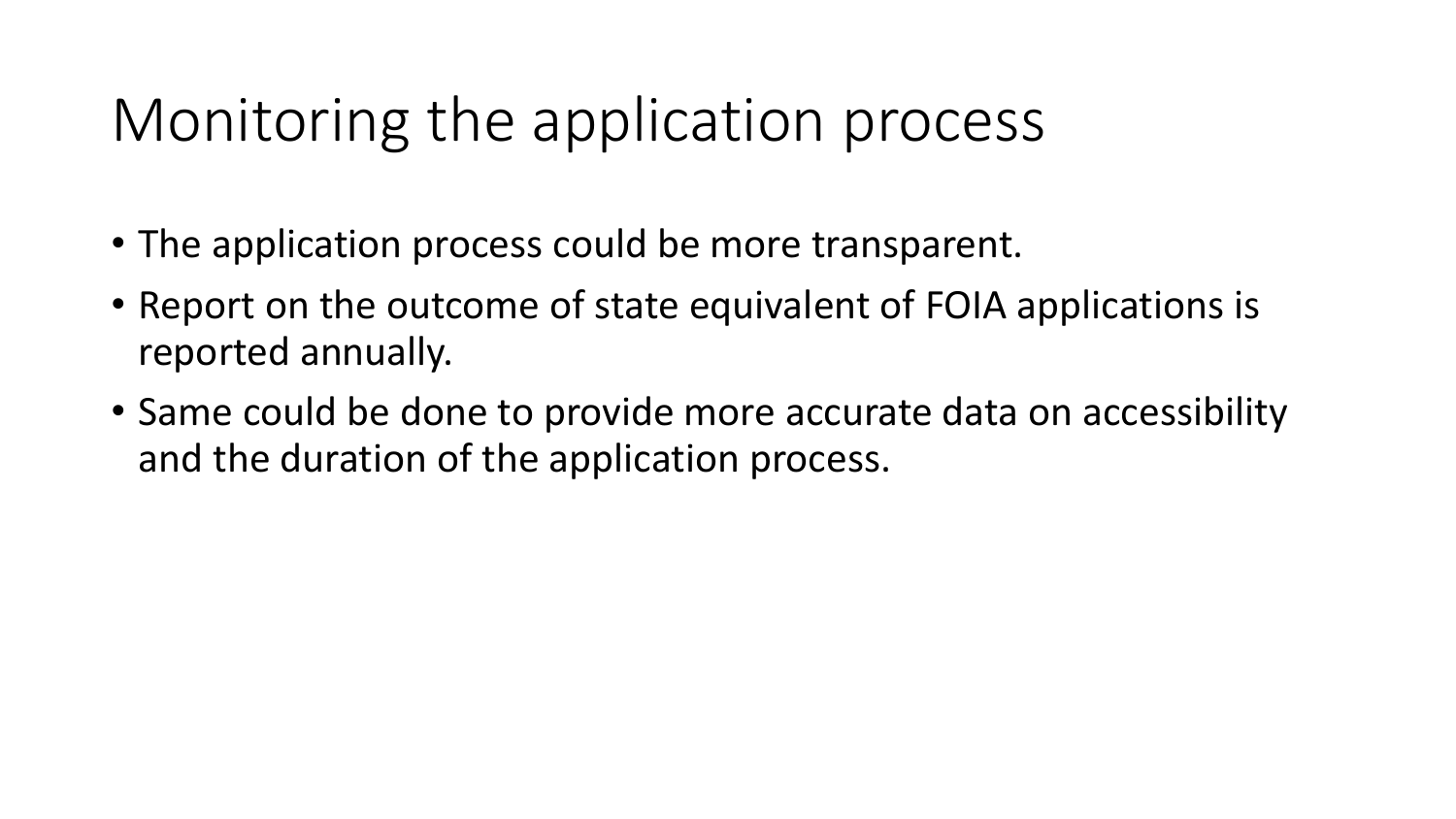## Educating Applicants on Process

- Many potential applicants simply do not know what to do or where to go to obtain that information.
- If this were assembled in one place, it may speed up the application process and increase the people who make application.
- States could put this on their websites, but it may be easier to do this centrally.
- Participate in professional meetings of disciplines to show case the data and the application process.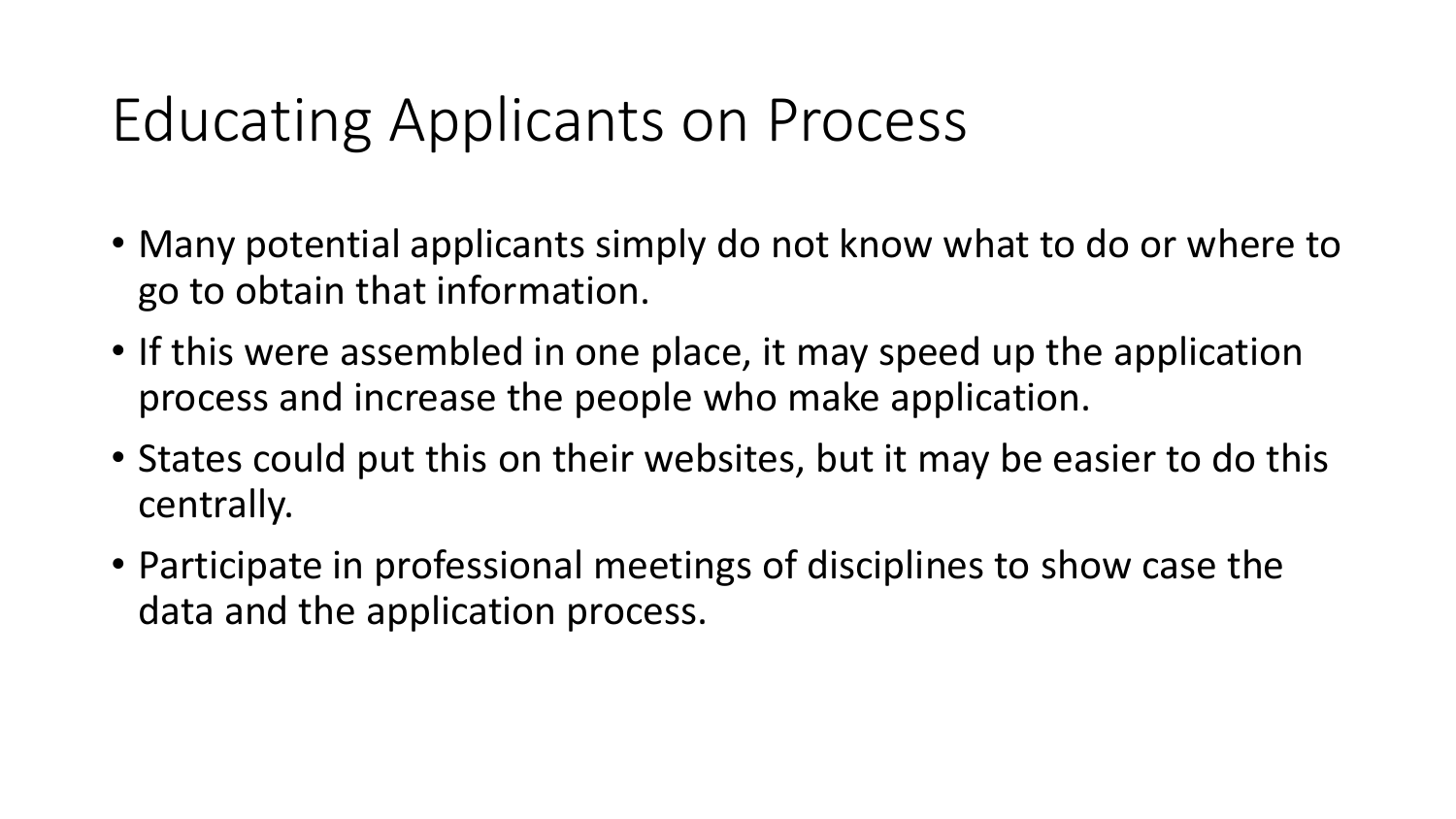## Making Data Easier to Use

- Documentation of the Data Generation Process and Contextual Changes in Law and Process
- Linking data relevant to crime and recidivism with CHR data in a secure and anonymized environment.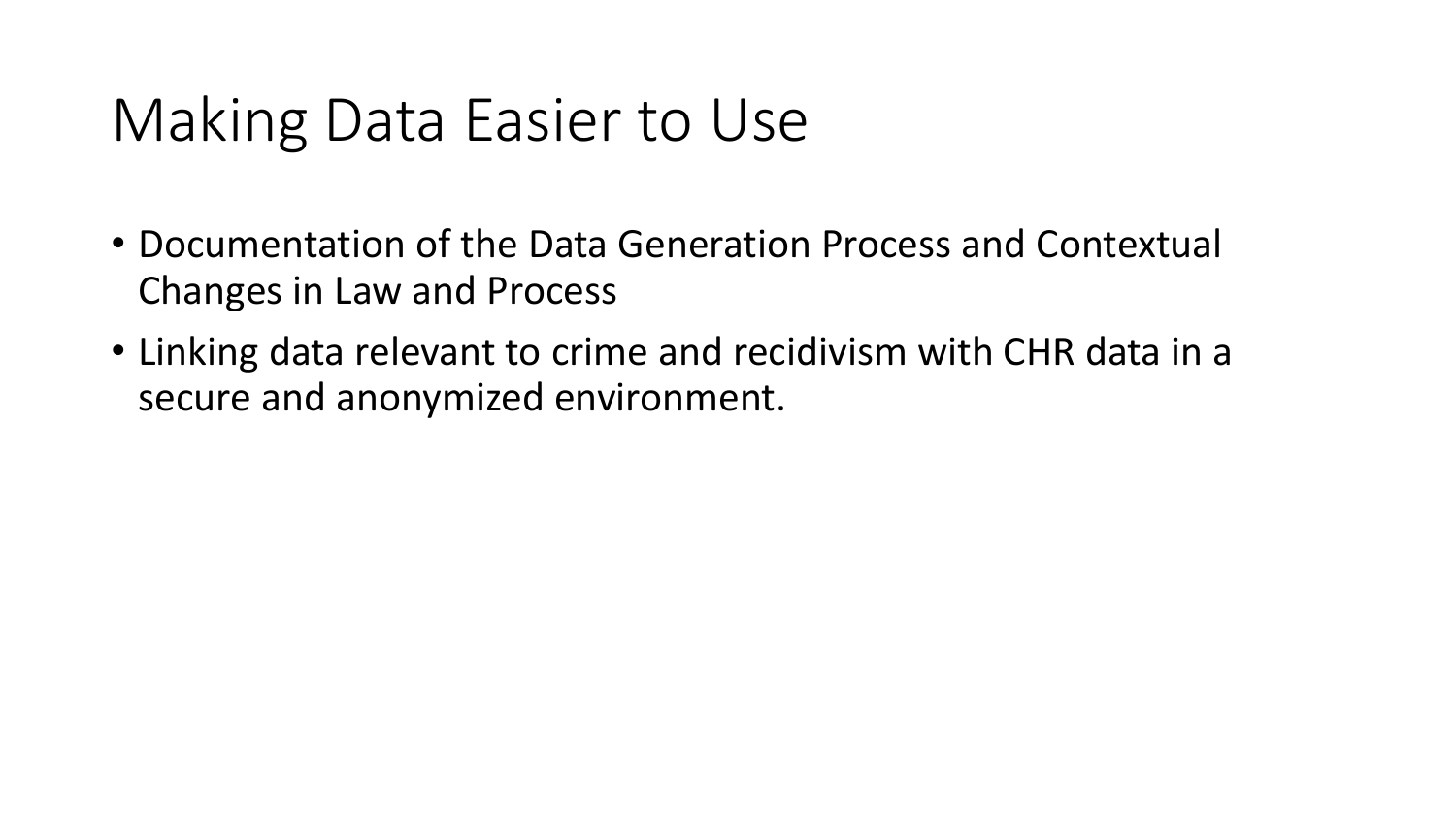## How will it be done and who will do it?

- Conduct methodological research on CHR that can guide efforts to encourage appropriate usage.
- Build criminal history record data center to acquire, curate and link CHR
- Work with JRSA to build state analysis centers with continuous access to CHR.
- Incentivize independent researcher to use the data with small grants.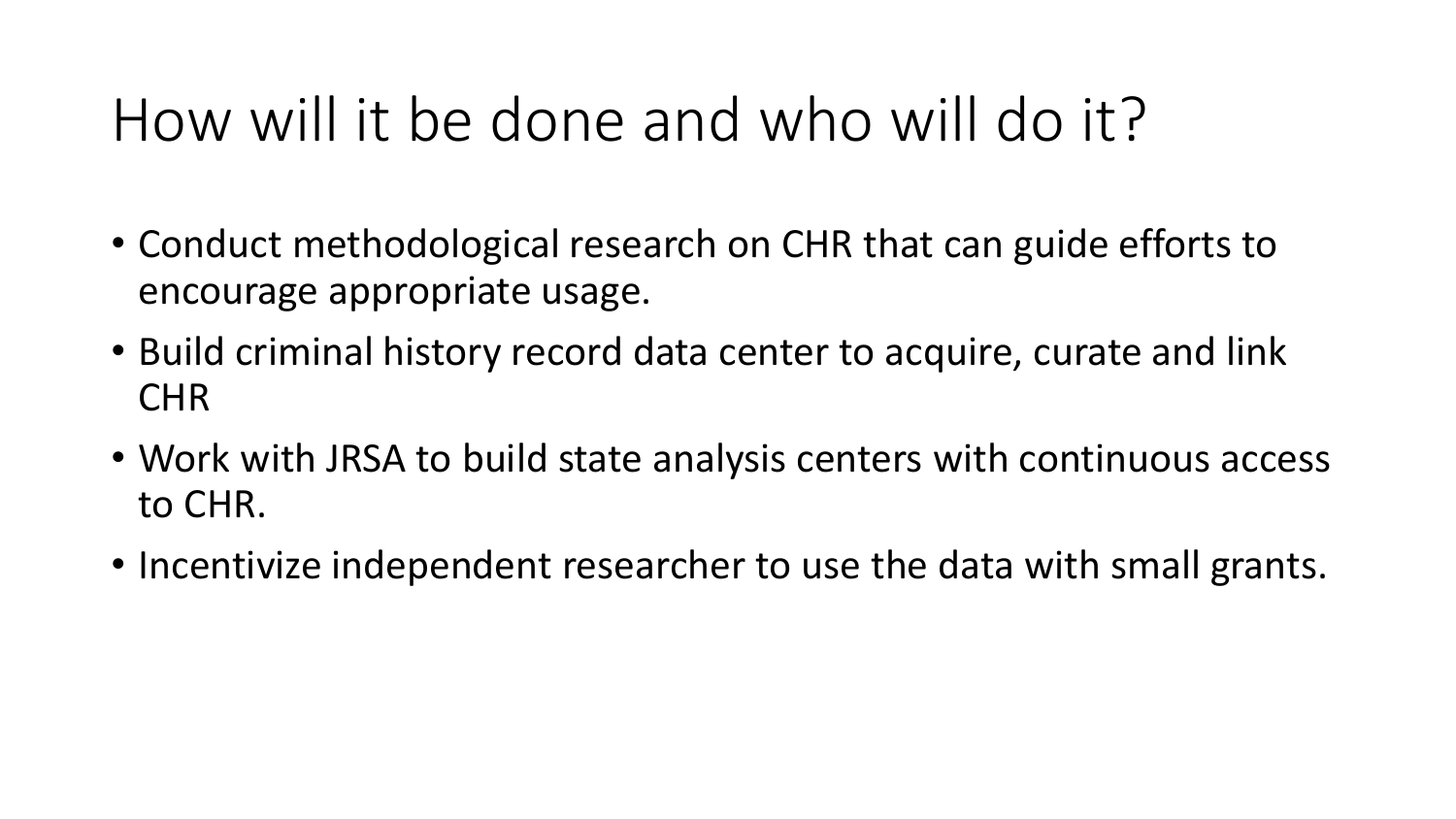## Conduct Methodological Research

- Compare the effects of using state repository as opposed to Triple III data.
- Assessing the effects of changes in procedures and laws on result
- Assessing the effectiveness of data acquisition processes.
- Assessing data quality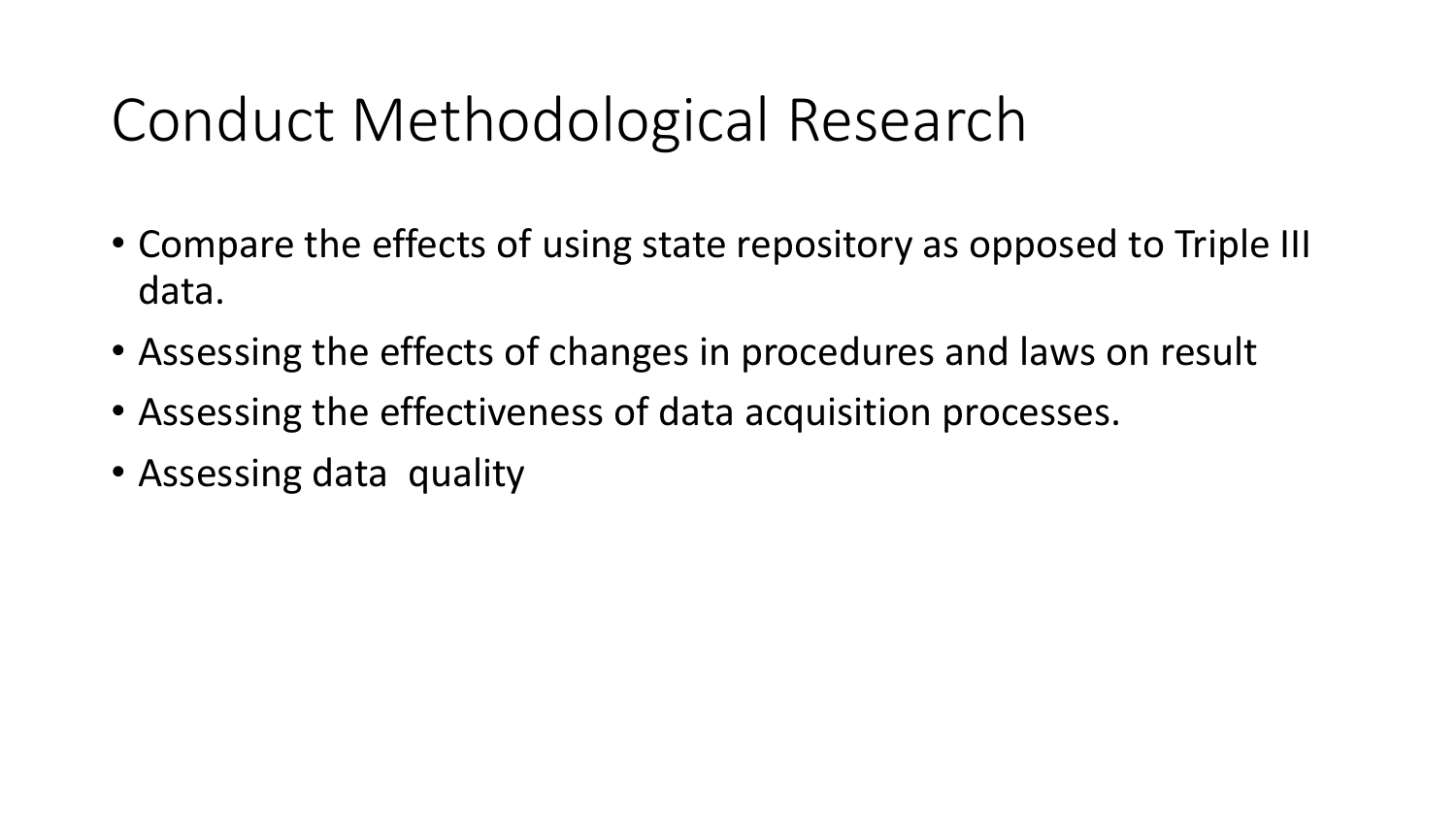## Build CHRI Data Center

- Engage in Data Curation—documentation of data generation, identify changes in law and practice that influence data, application information.
- Build Data Bases for Use and Redistribution
	- Pulling CHRI for lists of individuals
	- Redistribute anonymized criminal histories linked to other data
- SEARCH has begun this effort and it is well positioned to continue and expand it.
- Conduct outreach to potential users.
- Is this at the state level or Triple III?
- Choice between technical proficiency and substantive familiarity.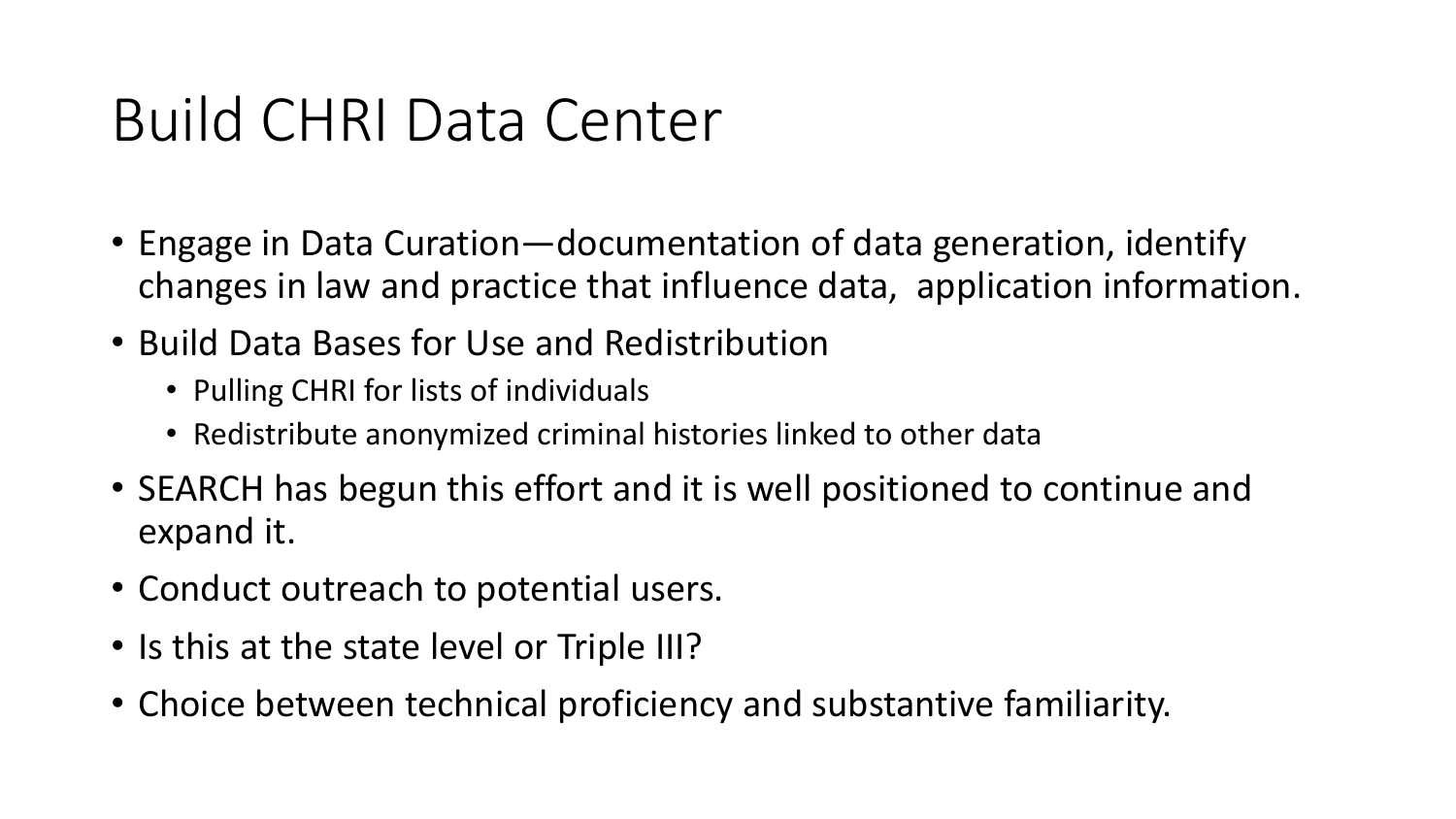## Develop State Analyses Center

- Provide State Statistical Analysis Centers (SAC) with copies of criminal history data bases.
- For use in policy analyses done in close support with agency decision making in the state.
- This will not do much for academic users, but could help state and local agencies use the data.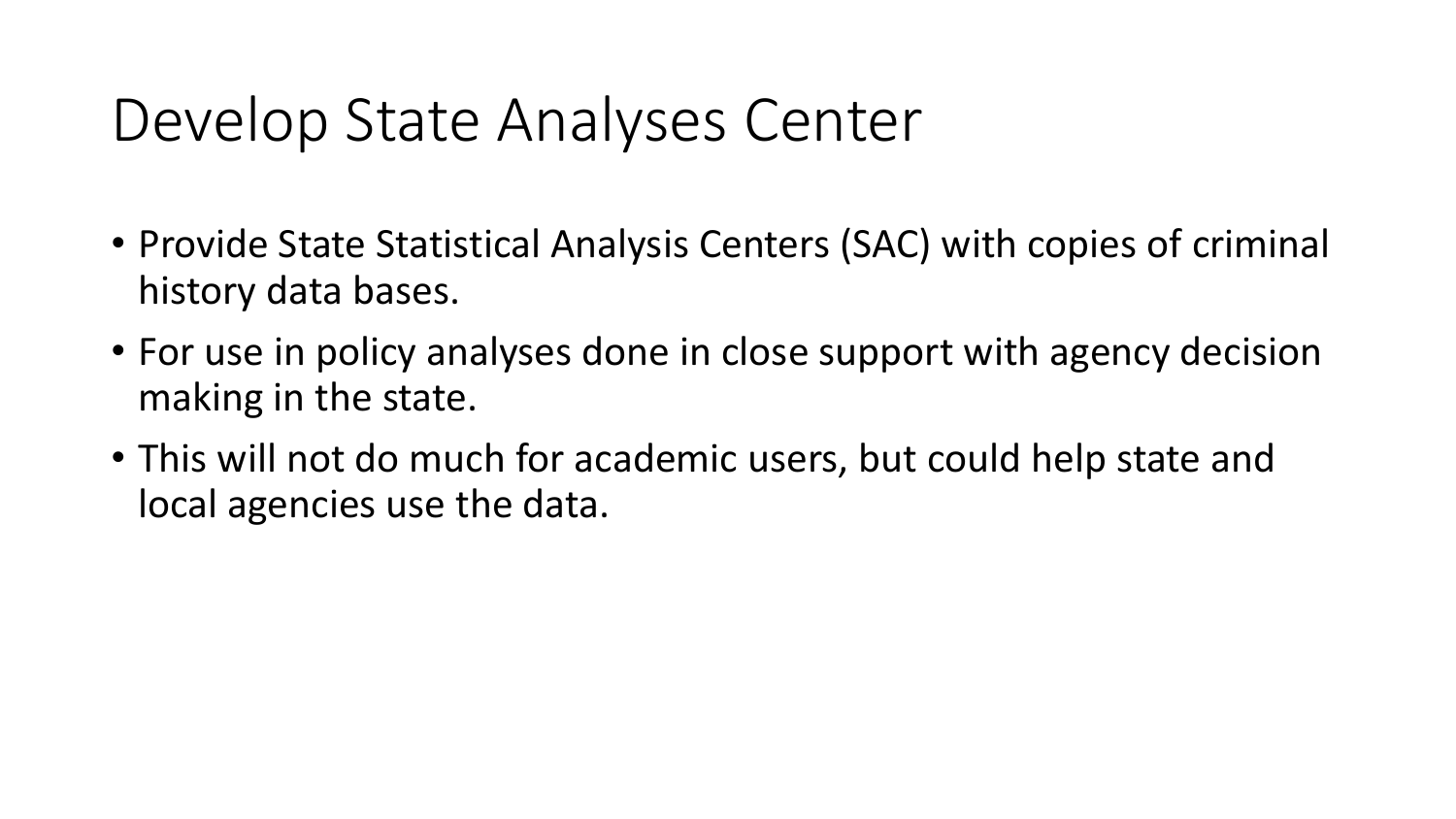## Small Grant program focused on CHRI

- SACS are awarded funds for analysis on specific problems or themes and one of these themes could be CHRI use or problems for which CHRI is the only logical choice of data.
- The National Institute of Justice (NIJ) has an interest in promoting the use of CHRI data and the building of infra-structure that facilitates its use.